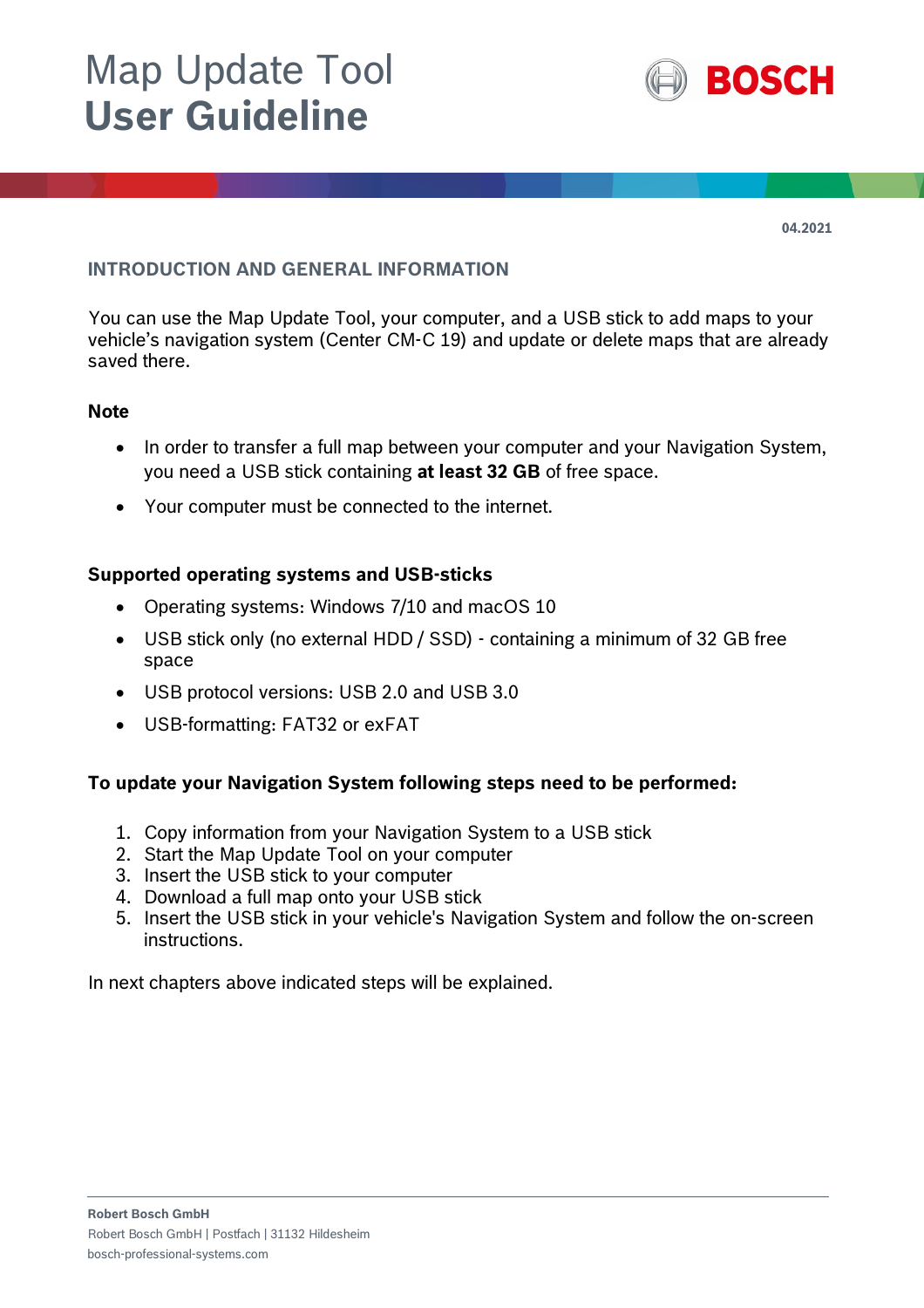## **1. COPY INFORMATION FROM YOU NAVIGATION SYSTEM TO A USB STICK**

Insert the USB stick in your vehicle's Navigation System and wait at least 15 seconds until the information is copied to your USB stick.

#### **2. START THE MAP UPDATE TOOL ON YOUR COMPUTER**

Go to the Windows Start-menu in the lower left-hand corner of your computer screen and select the Map Update Tool:



Go to the Task View in the lower right-hand corner of your computer screen and start the Map Update Tool:

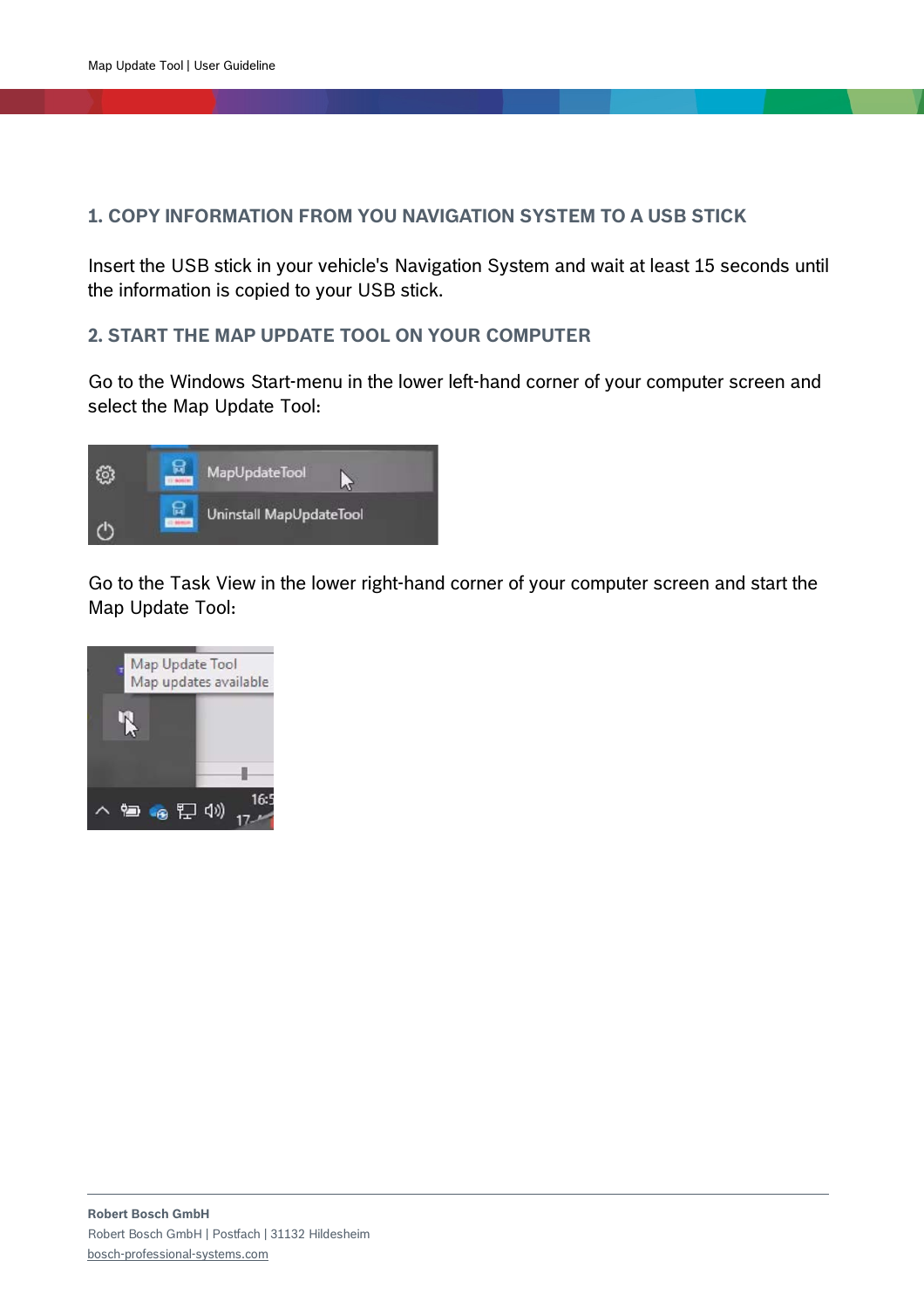# **3. INSERT THE USB STICK TO YOUR COMPUTER**

After having inserted the USB stick into your computer following window appears:

| Map Update Tool                                                   | ×<br>$\Box$                 |
|-------------------------------------------------------------------|-----------------------------|
| <b>BOSCH</b><br><b>MAP UPDATES</b><br>(⊟)                         | ?<br>ශ                      |
|                                                                   |                             |
| <b>Available maps</b>                                             |                             |
| Europe<br>Version 2019.09   13.83 GB                              | Download map                |
| North America<br>Œ<br>Version 2019.09   13.20 GB                  | Download map                |
|                                                                   |                             |
|                                                                   |                             |
|                                                                   |                             |
|                                                                   |                             |
| Ÿ<br>57.28 GB free of 57.28 GB<br>$F_i \setminus$<br>$\checkmark$ | powered by<br><b>TOMTOM</b> |

# **Changing the language setting of the Map Update Tool**

1. Press the Settings-button in the upper right-hand area of the main screen:

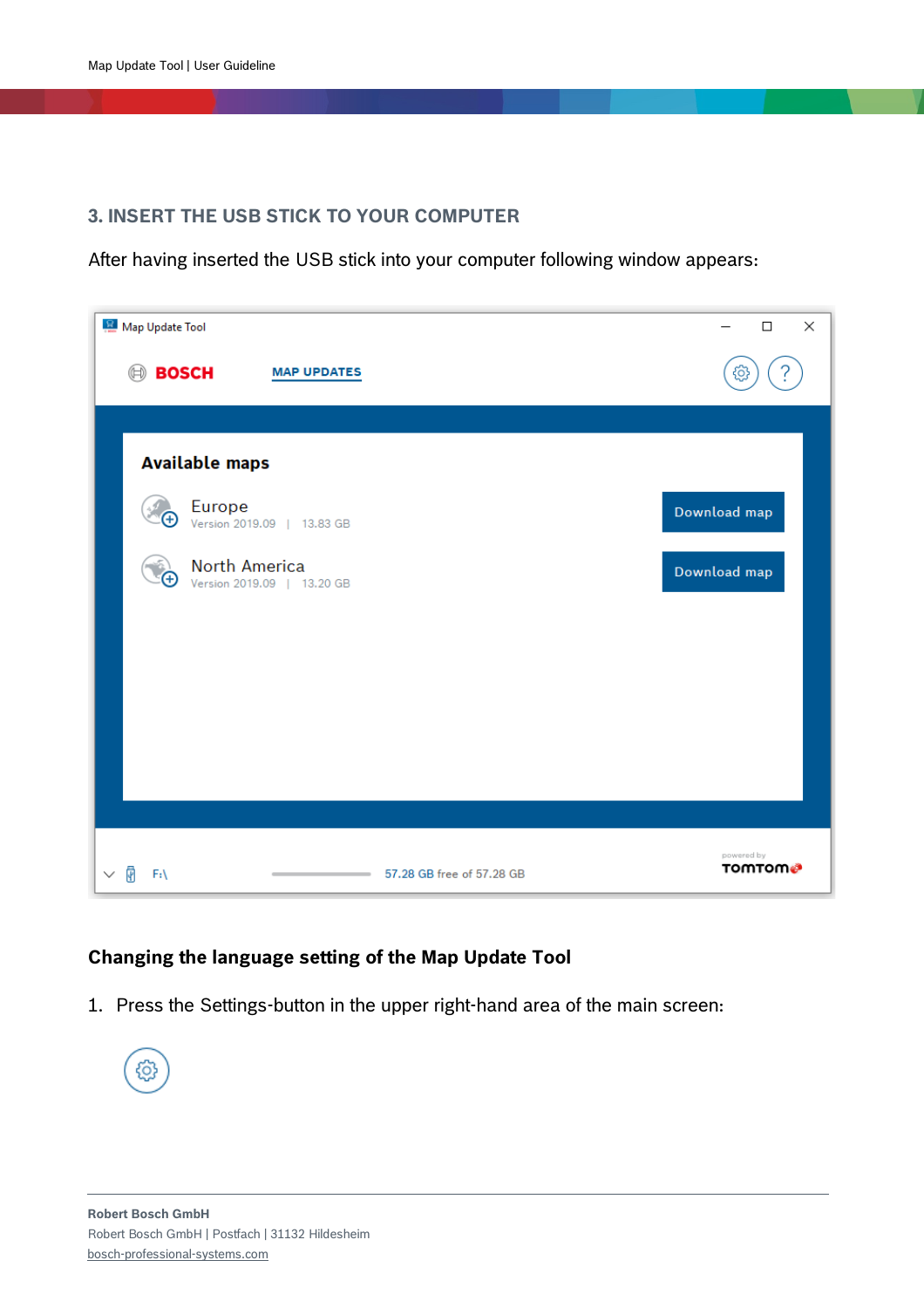2. Press the General-button:



3. Select your language:



4. Save your setting:



5. The selected language becomes active after having saved the settings only.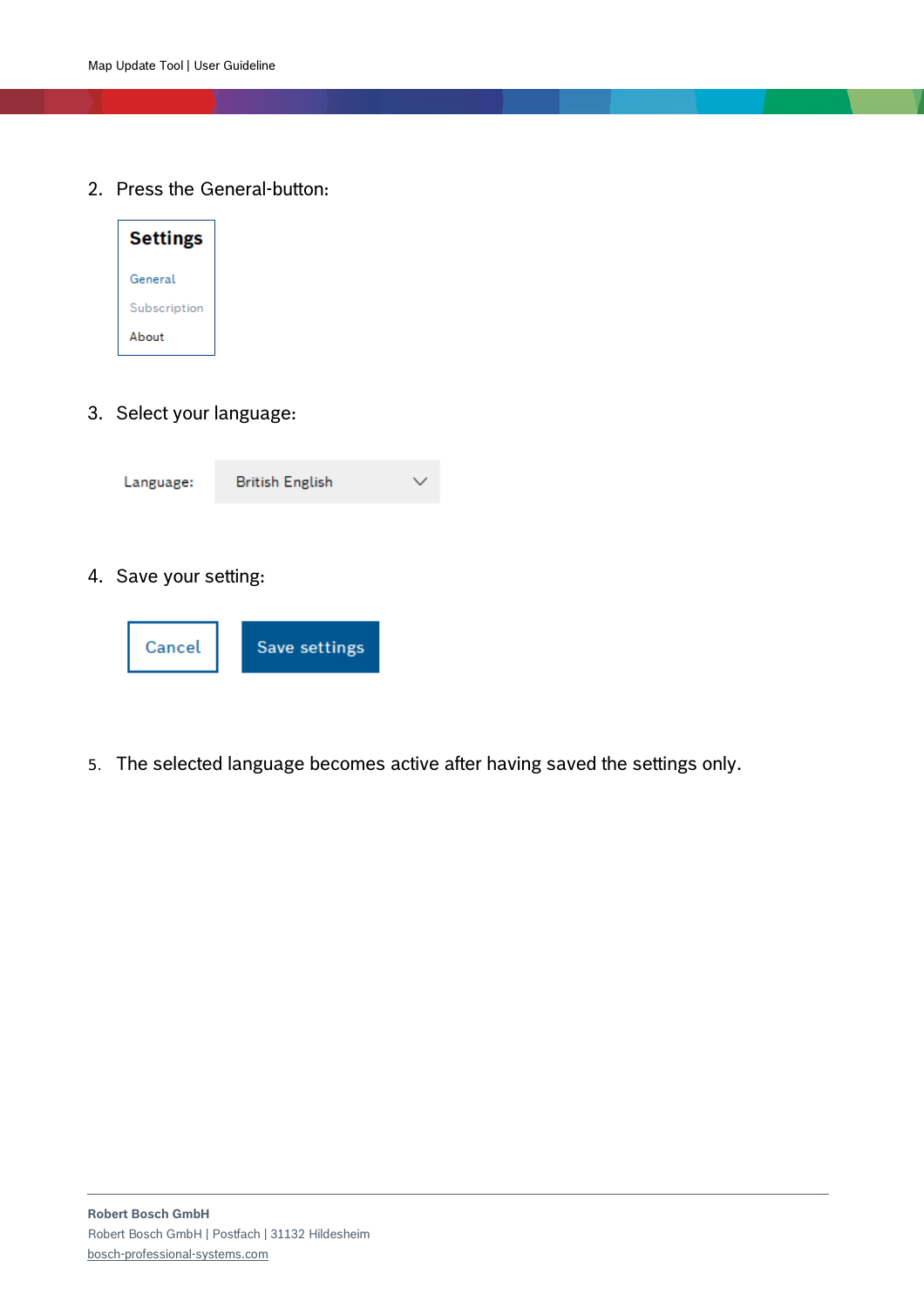# **4. DOWNLOAD A FULL MAP ONTO YOUR USB STICK**

Select the desired full map and start downloading:

| Map Update Tool                                                                            | ×<br>$\Box$                 |
|--------------------------------------------------------------------------------------------|-----------------------------|
| <b>BOSCH</b><br><b>MAP UPDATES</b>                                                         | O,                          |
|                                                                                            |                             |
|                                                                                            |                             |
| Confirm optional map update                                                                |                             |
| This map update download of 13.83 GB will refresh the current map with the latest updates. |                             |
| Continue<br>Cancel                                                                         |                             |
|                                                                                            |                             |
|                                                                                            |                             |
| 57.28 GB free of 57.28 GB<br>闸<br>$F_i \setminus$                                          | powered by<br><b>TOMTOM</b> |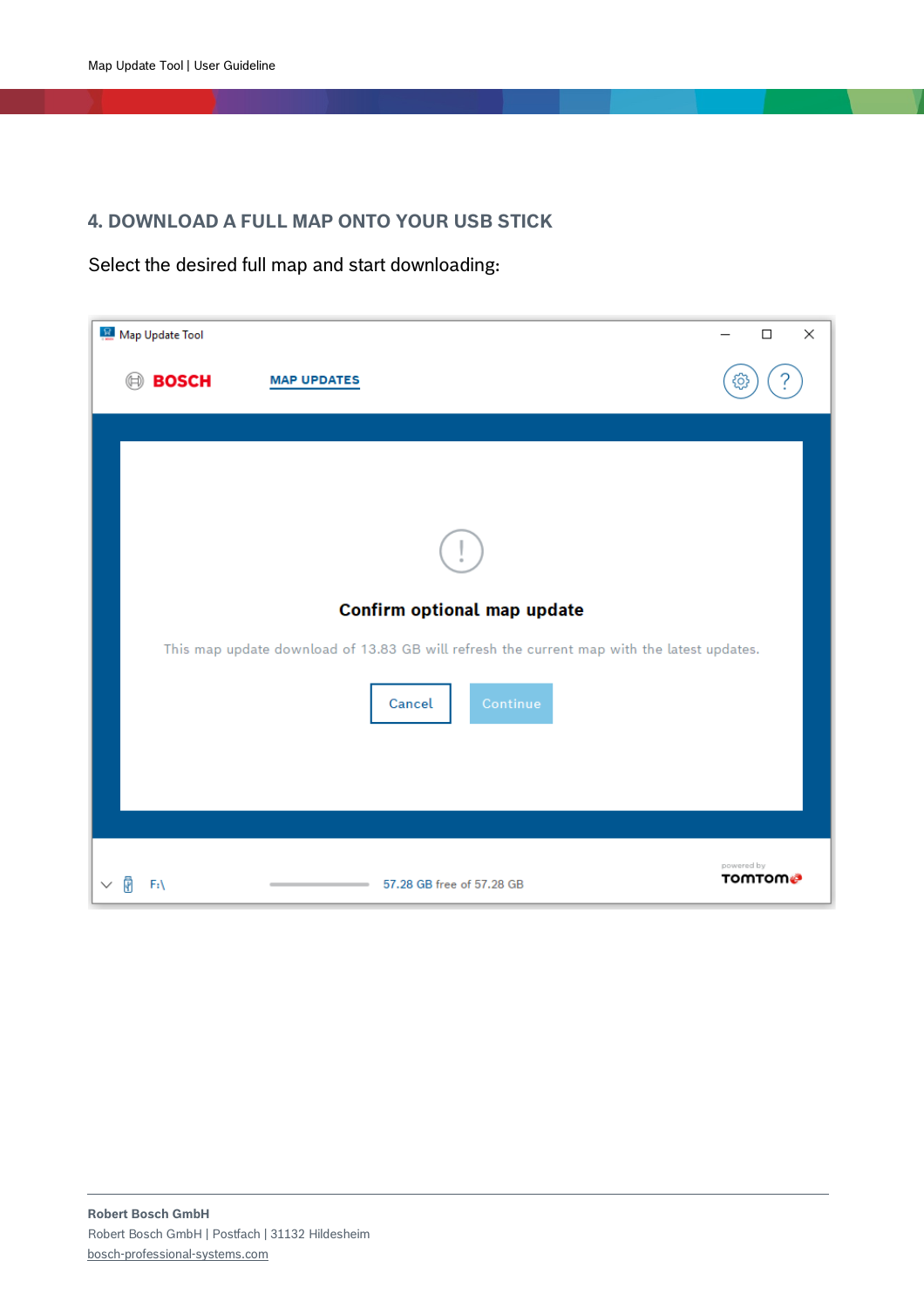# Downloading of a full map pending:

| Map Update Tool |                                                                                                    | ×<br>$\Box$                 |
|-----------------|----------------------------------------------------------------------------------------------------|-----------------------------|
| <b>BOSCH</b>    | <b>MAP UPDATES</b>                                                                                 |                             |
|                 |                                                                                                    |                             |
|                 | Accessing information on the USB stick<br>Please do not disconnect the USB stick from the computer |                             |
|                 |                                                                                                    |                             |
|                 | Map update                                                                                         |                             |
|                 | Europe<br>Downloading - 18 %<br>2.57 GB of 13.83 GB                                                |                             |
|                 | Cancel                                                                                             |                             |
|                 |                                                                                                    |                             |
| $F_i \setminus$ | 54.70 GB free of 57.28 GB                                                                          | powered by<br><b>TOMTOM</b> |